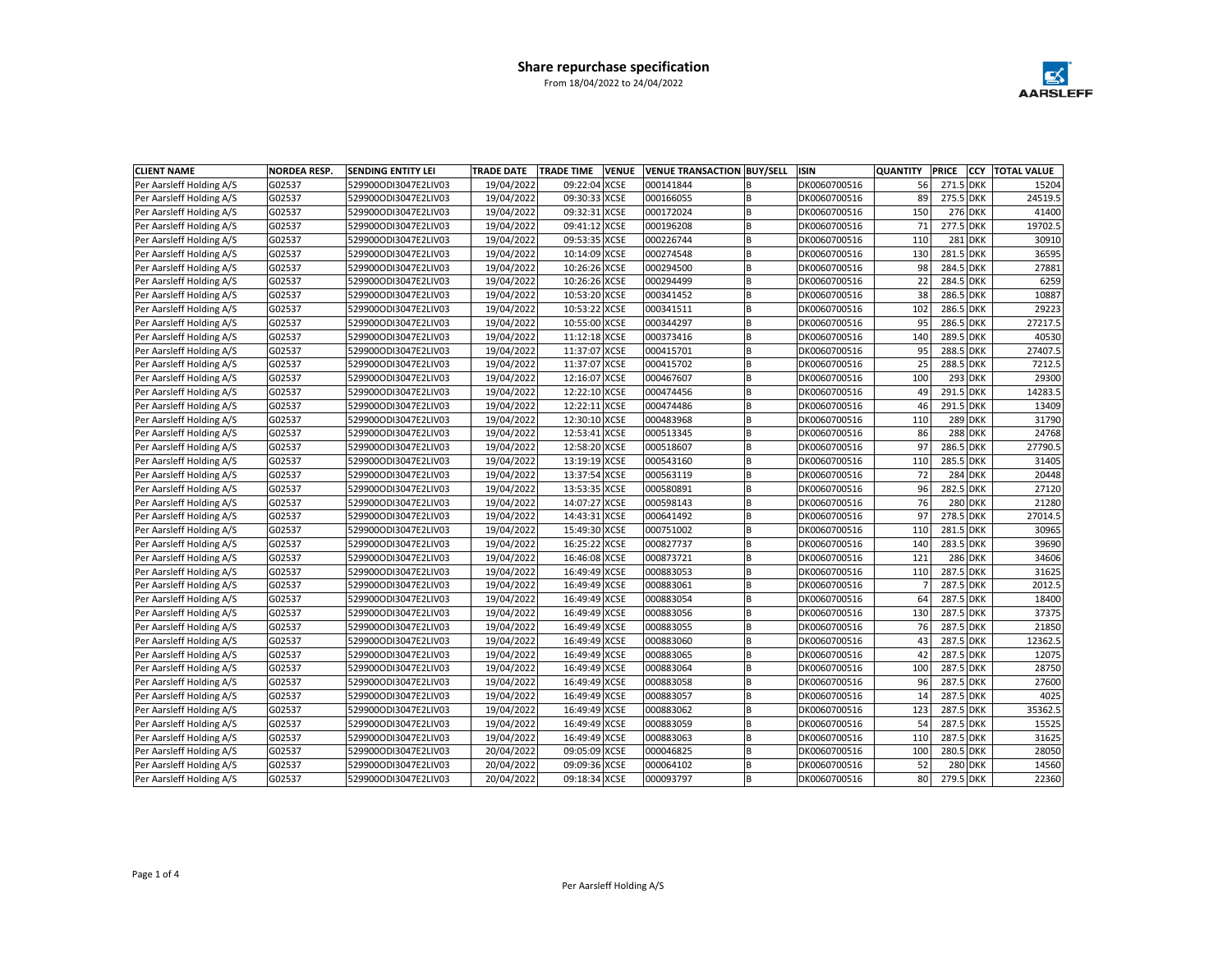

| <b>CLIENT NAME</b>       | <b>NORDEA RESP.</b> | SENDING ENTITY LEI   | <b>TRADE DATE</b> | <b>TRADE TIME</b> | <b>VENUE</b> | <b>VENUE TRANSACTION BUY/SELL</b> |   | <b>ISIN</b>  | <b>QUANTITY</b> | <b>PRICE</b> | CCY            | <b>TOTAL VALUE</b> |
|--------------------------|---------------------|----------------------|-------------------|-------------------|--------------|-----------------------------------|---|--------------|-----------------|--------------|----------------|--------------------|
| Per Aarsleff Holding A/S | G02537              | 529900ODI3047E2LIV03 | 20/04/2022        | 09:21:58 XCSE     |              | 000105710                         | B | DK0060700516 | 60              | 277.5 DKK    |                | 16650              |
| Per Aarsleff Holding A/S | G02537              | 529900ODI3047E2LIV03 | 20/04/2022        | 10:02:28 XCSE     |              | 000194794                         | B | DK0060700516 | 6               | 283.5 DKK    |                | 1701               |
| Per Aarsleff Holding A/S | G02537              | 529900ODI3047E2LIV03 | 20/04/2022        | 10:02:28 XCSE     |              | 000194793                         | B | DK0060700516 | 94              | 283.5 DKK    |                | 26649              |
| Per Aarsleff Holding A/S | G02537              | 529900ODI3047E2LIV03 | 20/04/2022        | 10:09:10 XCSE     |              | 000206810                         | R | DK0060700516 | 110             |              | <b>282 DKK</b> | 31020              |
| Per Aarsleff Holding A/S | G02537              | 529900ODI3047E2LIV03 | 20/04/2022        | 10:14:09 XCSE     |              | 000214531                         | B | DK0060700516 | 23              | 281.5 DKK    |                | 6474.5             |
| Per Aarsleff Holding A/S | G02537              | 529900ODI3047E2LIV03 | 20/04/2022        | 10:14:09 XCSE     |              | 000214532                         | B | DK0060700516 | 25              | 281.5 DKK    |                | 7037.5             |
| Per Aarsleff Holding A/S | G02537              | 529900ODI3047E2LIV03 | 20/04/2022        | 10:14:09 XCSE     |              | 000214530                         | B | DK0060700516 | 25              | 281.5 DKK    |                | 7037.5             |
| Per Aarsleff Holding A/S | G02537              | 529900ODI3047E2LIV03 | 20/04/2022        | 10:46:21 XCSE     |              | 000265057                         | B | DK0060700516 | 54              |              | <b>285 DKK</b> | 15390              |
| Per Aarsleff Holding A/S | G02537              | 529900ODI3047E2LIV03 | 20/04/2022        | 10:46:21 XCSE     |              | 000265058                         | B | DK0060700516 | 86              |              | <b>285 DKK</b> | 24510              |
| Per Aarsleff Holding A/S | G02537              | 529900ODI3047E2LIV03 | 20/04/2022        | 11:00:19 XCSE     |              | 000288516                         | B | DK0060700516 | 140             | 283.5 DKK    |                | 39690              |
| Per Aarsleff Holding A/S | G02537              | 529900ODI3047E2LIV03 | 20/04/2022        | 11:04:27 XCSE     |              | 000296455                         | B | DK0060700516 | 130             |              | <b>282 DKK</b> | 36660              |
| Per Aarsleff Holding A/S | G02537              | 529900ODI3047E2LIV03 | 20/04/2022        | 11:30:42 XCSE     |              | 000342003                         | B | DK0060700516 | 110             | 281.5 DKK    |                | 30965              |
| Per Aarsleff Holding A/S | G02537              | 529900ODI3047E2LIV03 | 20/04/2022        | 11:30:46 XCSE     |              | 000342204                         | R | DK0060700516 | 130             | 280.5 DKK    |                | 36465              |
| Per Aarsleff Holding A/S | G02537              | 529900ODI3047E2LIV03 | 20/04/2022        | 12:30:12 XCSE     |              | 000445031                         | B | DK0060700516 | 110             | 282.5 DKK    |                | 31075              |
| Per Aarsleff Holding A/S | G02537              | 529900ODI3047E2LIV03 | 20/04/2022        | 12:30:14 XCSE     |              | 000445096                         | B | DK0060700516 | 85              |              | <b>282 DKK</b> | 23970              |
| Per Aarsleff Holding A/S | G02537              | 529900ODI3047E2LIV03 | 20/04/2022        | 12:49:23 XCSE     |              | 000468381                         | B | DK0060700516 | 120             | 281.5 DKK    |                | 33780              |
| Per Aarsleff Holding A/S | G02537              | 529900ODI3047E2LIV03 | 20/04/2022        | 14:01:31 XCSE     |              | 000565670                         | B | DK0060700516 | 80              |              | <b>284 DKK</b> | 22720              |
| Per Aarsleff Holding A/S | G02537              | 529900ODI3047E2LIV03 | 20/04/2022        | 14:01:31 XCSE     |              | 000565671                         | B | DK0060700516 | 20              |              | <b>284 DKK</b> | 5680               |
| Per Aarsleff Holding A/S | G02537              | 529900ODI3047E2LIV03 | 20/04/2022        | 14:46:01 XCSE     |              | 000621183                         | R | DK0060700516 | 85              | 285.5 DKK    |                | 24267.5            |
| Per Aarsleff Holding A/S | G02537              | 529900ODI3047E2LIV03 | 20/04/2022        | 14:46:01 XCSE     |              | 000621184                         | B | DK0060700516 | 5               | 285.5 DKK    |                | 1427.5             |
| Per Aarsleff Holding A/S | G02537              | 529900ODI3047E2LIV03 | 20/04/2022        | 15:26:05 XCSE     |              | 000679865                         | B | DK0060700516 | 39              |              | <b>285 DKK</b> | 11115              |
| Per Aarsleff Holding A/S | G02537              | 529900ODI3047E2LIV03 | 20/04/2022        | 15:26:05 XCSE     |              | 000679864                         | B | DK0060700516 | 50              |              | <b>285 DKK</b> | 14250              |
| Per Aarsleff Holding A/S | G02537              | 529900ODI3047E2LIV03 | 20/04/2022        | 15:43:06 XCSE     |              | 000721442                         | B | DK0060700516 | 130             | 284.5 DKK    |                | 36985              |
| Per Aarsleff Holding A/S | G02537              | 529900ODI3047E2LIV03 | 20/04/2022        | 15:43:58 XCSE     |              | 000723602                         | B | DK0060700516 |                 |              | <b>284 DKK</b> | 284                |
| Per Aarsleff Holding A/S | G02537              | 529900ODI3047E2LIV03 | 20/04/2022        | 15:43:58 XCSE     |              | 000723603                         | B | DK0060700516 | 95              |              | 284 DKK        | 26980              |
| Per Aarsleff Holding A/S | G02537              | 529900ODI3047E2LIV03 | 20/04/2022        | 15:43:58 XCSE     |              | 000723601                         | B | DK0060700516 | 77              |              | <b>284 DKK</b> | 21868              |
| Per Aarsleff Holding A/S | G02537              | 529900ODI3047E2LIV03 | 20/04/2022        | 16:12:24 XCSE     |              | 000789748                         | B | DK0060700516 | 140             |              | <b>285 DKK</b> | 39900              |
| Per Aarsleff Holding A/S | G02537              | 529900ODI3047E2LIV03 | 20/04/2022        | 16:14:14 XCSE     |              | 000793384                         | R | DK0060700516 | 11              | 283.5 DKK    |                | 3118.5             |
| Per Aarsleff Holding A/S | G02537              | 529900ODI3047E2LIV03 | 20/04/2022        | 16:14:14 XCSE     |              | 000793378                         | B | DK0060700516 | 45              | 283.5 DKK    |                | 12757.5            |
| Per Aarsleff Holding A/S | G02537              | 529900ODI3047E2LIV03 | 20/04/2022        | 16:14:14 XCSE     |              | 000793379                         | B | DK0060700516 | 6               | 283.5 DKK    |                | 1701               |
| Per Aarsleff Holding A/S | G02537              | 529900ODI3047E2LIV03 | 20/04/2022        | 16:14:14 XCSE     |              | 000793383                         | B | DK0060700516 | 50              | 283.5 DKK    |                | 14175              |
| Per Aarsleff Holding A/S | G02537              | 529900ODI3047E2LIV03 | 20/04/2022        | 16:14:14 XCSE     |              | 000793381                         | B | DK0060700516 | 29              | 283.5 DKK    |                | 8221.5             |
| Per Aarsleff Holding A/S | G02537              | 529900ODI3047E2LIV03 | 20/04/2022        | 16:14:14 XCSE     |              | 000793385                         | B | DK0060700516 | 110             | 283.5 DKK    |                | 31185              |
| Per Aarsleff Holding A/S | G02537              | 529900ODI3047E2LIV03 | 20/04/2022        | 16:14:14 XCSE     |              | 000793380                         | B | DK0060700516 | 15              | 283.5 DKK    |                | 4252.5             |
| Per Aarsleff Holding A/S | G02537              | 529900ODI3047E2LIV03 | 20/04/2022        | 16:14:14 XCSE     |              | 000793382                         | B | DK0060700516 | 50              | 283.5 DKK    |                | 14175              |
| Per Aarsleff Holding A/S | G02537              | 529900ODI3047E2LIV03 | 20/04/2022        | 16:15:27 XCSE     |              | 000796016                         | B | DK0060700516 | 93              | 282.5 DKK    |                | 26272.5            |
| Per Aarsleff Holding A/S | G02537              | 529900ODI3047E2LIV03 | 20/04/2022        | 16:46:30 XCSE     |              | 000859787                         | B | DK0060700516 | 160             |              | <b>283 DKK</b> | 45280              |
| Per Aarsleff Holding A/S | G02537              | 529900ODI3047E2LIV03 | 21/04/2022        | 09:33:28 XCSE     |              | 000138232                         | B | DK0060700516 | $\overline{4}$  | 284.5 DKK    |                | 1138               |
| Per Aarsleff Holding A/S | G02537              | 529900ODI3047E2LIV03 | 21/04/2022        | 09:33:28 XCSE     |              | 000138227                         | B | DK0060700516 | 77              |              | <b>285 DKK</b> | 21945              |
| Per Aarsleff Holding A/S | G02537              | 529900ODI3047E2LIV03 | 21/04/2022        | 09:33:28 XCSE     |              | 000138228                         | B | DK0060700516 | 150             |              | <b>285 DKK</b> | 42750              |
| Per Aarsleff Holding A/S | G02537              | 529900ODI3047E2LIV03 | 21/04/2022        | 09:34:34 XCSE     |              | 000140732                         | B | DK0060700516 | 52              | 284.5 DKK    |                | 14794              |
| Per Aarsleff Holding A/S | G02537              | 529900ODI3047E2LIV03 | 21/04/2022        | 09:34:34 XCSE     |              | 000140731                         | B | DK0060700516 | 20              | 284.5 DKK    |                | 5690               |
| Per Aarsleff Holding A/S | G02537              | 529900ODI3047E2LIV03 | 21/04/2022        | 09:34:34 XCSE     |              | 000140734                         | B | DK0060700516 | 55              | 284.5 DKK    |                | 15647.5            |
| Per Aarsleff Holding A/S | G02537              | 529900ODI3047E2LIV03 | 21/04/2022        | 09:34:34 XCSE     |              | 000140733                         | B | DK0060700516 | 13              | 284.5 DKK    |                | 3698.5             |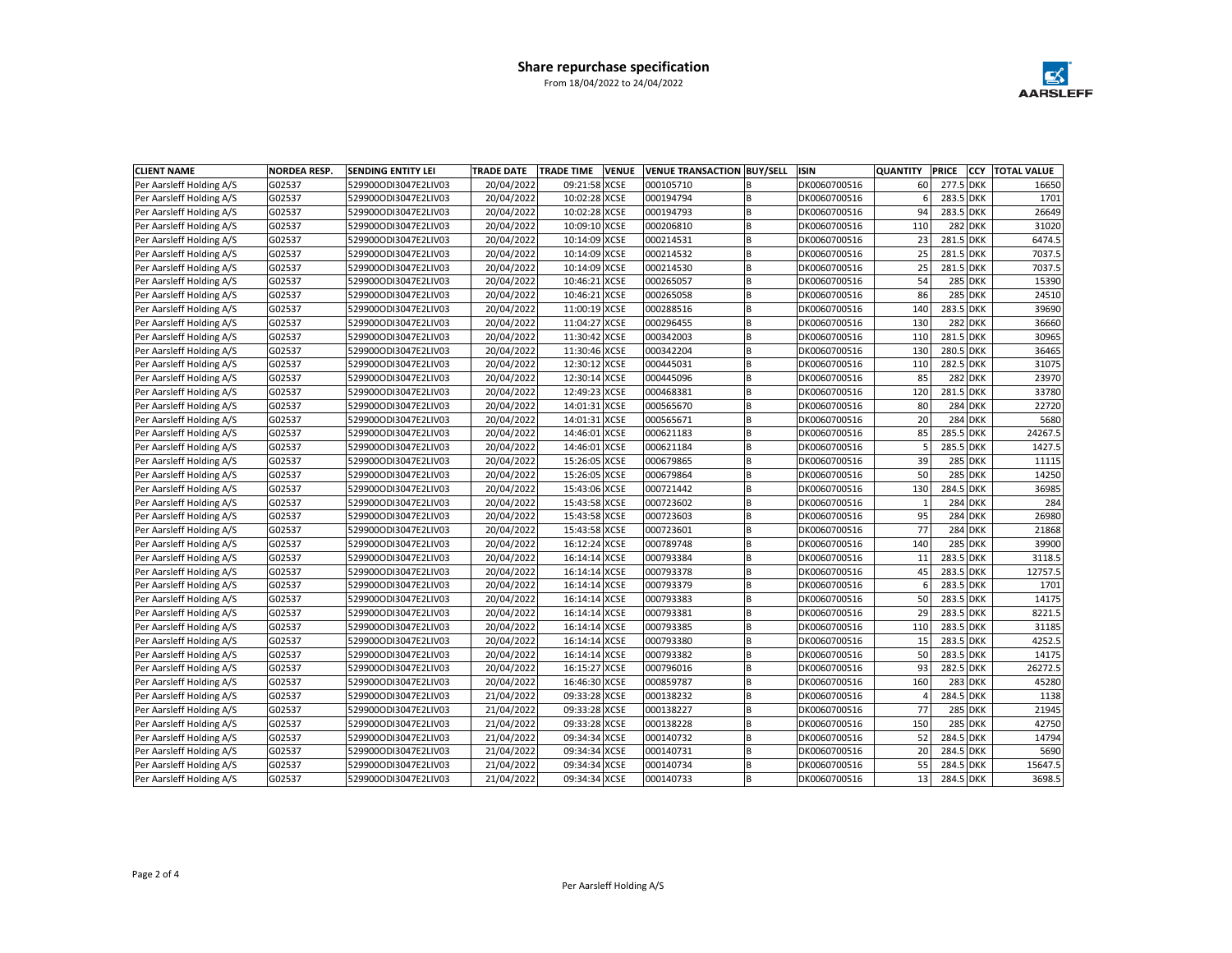

| <b>CLIENT NAME</b>       | <b>NORDEA RESP.</b> | SENDING ENTITY LEI   | <b>TRADE DATE</b> | <b>TRADE TIME</b> | <b>VENUE</b> | <b>VENUE TRANSACTION BUY/SELL</b> |   | <b>ISIN</b>  | <b>QUANTITY</b> | <b>PRICE</b> | <b>CCY</b>     | <b>TOTAL VALUE</b> |
|--------------------------|---------------------|----------------------|-------------------|-------------------|--------------|-----------------------------------|---|--------------|-----------------|--------------|----------------|--------------------|
| Per Aarsleff Holding A/S | G02537              | 529900ODI3047E2LIV03 | 21/04/2022        | 09:45:59 XCSE     |              | 000167658                         | B | DK0060700516 | 64              |              | <b>284 DKK</b> | 18176              |
| Per Aarsleff Holding A/S | G02537              | 529900ODI3047E2LIV03 | 21/04/2022        | 09:45:59 XCSE     |              | 000167654                         | B | DK0060700516 | 71              | 284.5 DKK    |                | 20199.5            |
| Per Aarsleff Holding A/S | G02537              | 529900ODI3047E2LIV03 | 21/04/2022        | 10:02:03 XCSE     |              | 000203812                         | B | DK0060700516 | 23              |              | <b>283 DKK</b> | 6509               |
| Per Aarsleff Holding A/S | G02537              | 529900ODI3047E2LIV03 | 21/04/2022        | 10:20:36 XCSE     |              | 000245934                         | B | DK0060700516 | 96              | 283.5 DKK    |                | 27216              |
| Per Aarsleff Holding A/S | G02537              | 529900ODI3047E2LIV03 | 21/04/2022        | 10:20:37 XCSE     |              | 000246004                         | B | DK0060700516 | 130             |              | <b>283 DKK</b> | 36790              |
| Per Aarsleff Holding A/S | G02537              | 529900ODI3047E2LIV03 | 21/04/2022        | 10:20:37 XCSE     |              | 000246003                         | B | DK0060700516 | 87              |              | <b>283 DKK</b> | 24621              |
| Per Aarsleff Holding A/S | G02537              | 529900ODI3047E2LIV03 | 21/04/2022        | 10:29:32 XCSE     |              | 000262820                         | B | DK0060700516 | 110             |              | <b>282 DKK</b> | 31020              |
| Per Aarsleff Holding A/S | G02537              | 529900ODI3047E2LIV03 | 21/04/2022        | 10:39:19 XCSE     |              | 000279046                         | B | DK0060700516 | 160             | 281.5 DKK    |                | 45040              |
| Per Aarsleff Holding A/S | G02537              | 529900ODI3047E2LIV03 | 21/04/2022        | 13:17:09 XCSE     |              | 000525100                         | B | DK0060700516 | 9               |              | <b>284 DKK</b> | 2556               |
| Per Aarsleff Holding A/S | G02537              | 529900ODI3047E2LIV03 | 21/04/2022        | 13:17:10 XCSE     |              | 000525137                         | B | DK0060700516 | 81              |              | <b>284 DKK</b> | 23004              |
| Per Aarsleff Holding A/S | G02537              | 529900ODI3047E2LIV03 | 21/04/2022        | 13:49:51 XCSE     |              | 000572981                         | B | DK0060700516 | 96              | 283.5 DKK    |                | 27216              |
| Per Aarsleff Holding A/S | G02537              | 529900ODI3047E2LIV03 | 21/04/2022        | 14:01:37 XCSE     |              | 000588982                         | B | DK0060700516 | 37              | 283.5 DKK    |                | 10489.5            |
| Per Aarsleff Holding A/S | G02537              | 529900ODI3047E2LIV03 | 21/04/2022        | 14:01:37 XCSE     |              | 000588981                         | B | DK0060700516 | 50              | 283.5 DKK    |                | 14175              |
| Per Aarsleff Holding A/S | G02537              | 529900ODI3047E2LIV03 | 21/04/2022        | 15:20:53 XCSE     |              | 000717322                         | B | DK0060700516 | 71              | 283.5 DKK    |                | 20128.5            |
| Per Aarsleff Holding A/S | G02537              | 529900ODI3047E2LIV03 | 21/04/2022        | 15:20:53 XCSE     |              | 000717326                         | B | DK0060700516 | 85              | 283.5 DKK    |                | 24097.5            |
| Per Aarsleff Holding A/S | G02537              | 529900ODI3047E2LIV03 | 21/04/2022        | 15:20:53 XCSE     |              | 000717325                         | B | DK0060700516 | 35              | 283.5 DKK    |                | 9922.5             |
| Per Aarsleff Holding A/S | G02537              | 529900ODI3047E2LIV03 | 21/04/2022        | 15:20:53 XCSE     |              | 000717324                         | B | DK0060700516 | 86              | 283.5 DKK    |                | 24381              |
| Per Aarsleff Holding A/S | G02537              | 529900ODI3047E2LIV03 | 21/04/2022        | 15:21:57 XCSE     |              | 000719470                         | B | DK0060700516 | 84              |              | <b>283 DKK</b> | 23772              |
| Per Aarsleff Holding A/S | G02537              | 529900ODI3047E2LIV03 | 21/04/2022        | 15:28:39 XCSE     |              | 000733762                         | B | DK0060700516 | 10              | 282.5 DKK    |                | 2825               |
| Per Aarsleff Holding A/S | G02537              | 529900ODI3047E2LIV03 | 21/04/2022        | 15:41:55 XCSE     |              | 000768056                         | B | DK0060700516 | 120             | 282.5 DKK    |                | 33900              |
| Per Aarsleff Holding A/S | G02537              | 529900ODI3047E2LIV03 | 21/04/2022        | 15:41:55 XCSE     |              | 000768051                         | B | DK0060700516 | 78              | 282.5 DKK    |                | 22035              |
| Per Aarsleff Holding A/S | G02537              | 529900ODI3047E2LIV03 | 21/04/2022        | 15:41:55 XCSE     |              | 000768053                         | B | DK0060700516 | 130             | 282.5 DKK    |                | 36725              |
| Per Aarsleff Holding A/S | G02537              | 529900ODI3047E2LIV03 | 21/04/2022        | 16:09:23 XCSE     |              | 000832928                         | B | DK0060700516 | 99              |              | <b>282 DKK</b> | 27918              |
| Per Aarsleff Holding A/S | G02537              | 529900ODI3047E2LIV03 | 21/04/2022        | 16:09:23 XCSE     |              | 000832924                         | B | DK0060700516 | 130             |              | <b>282 DKK</b> | 36660              |
| Per Aarsleff Holding A/S | G02537              | 529900ODI3047E2LIV03 | 21/04/2022        | 16:19:55 XCSE     |              | 000857364                         | B | DK0060700516 | 110             | 281.5 DKK    |                | 30965              |
| Per Aarsleff Holding A/S | G02537              | 529900ODI3047E2LIV03 | 21/04/2022        | 16:19:55 XCSE     |              | 000857366                         | B | DK0060700516 | 110             | 281.5 DKK    |                | 30965              |
| Per Aarsleff Holding A/S | G02537              | 529900ODI3047E2LIV03 | 21/04/2022        | 16:19:55 XCSE     |              | 000857365                         | B | DK0060700516 | 100             | 281.5 DKK    |                | 28150              |
| Per Aarsleff Holding A/S | G02537              | 529900ODI3047E2LIV03 | 21/04/2022        | 16:37:21 XCSE     |              | 000899663                         | B | DK0060700516 | 28              |              | <b>281 DKK</b> | 7868               |
| Per Aarsleff Holding A/S | G02537              | 529900ODI3047E2LIV03 | 21/04/2022        | 16:38:39 XCSE     |              | 000903420                         | B | DK0060700516 | 90              |              | <b>281 DKK</b> | 25290              |
| Per Aarsleff Holding A/S | G02537              | 529900ODI3047E2LIV03 | 21/04/2022        | 16:38:39 XCSE     |              | 000903417                         | B | DK0060700516 | 92              |              | <b>281 DKK</b> | 25852              |
| Per Aarsleff Holding A/S | G02537              | 529900ODI3047E2LIV03 | 21/04/2022        | 16:38:39 XCSE     |              | 000903425                         | B | DK0060700516 | 140             |              | <b>281 DKK</b> | 39340              |
| Per Aarsleff Holding A/S | G02537              | 529900ODI3047E2LIV03 | 21/04/2022        | 16:38:39 XCSE     |              | 000903418                         | B | DK0060700516 | 120             |              | <b>281 DKK</b> | 33720              |
| Per Aarsleff Holding A/S | G02537              | 529900ODI3047E2LIV03 | 21/04/2022        | 16:38:39 XCSE     |              | 000903423                         | B | DK0060700516 | 150             |              | <b>281 DKK</b> | 42150              |
| Per Aarsleff Holding A/S | G02537              | 529900ODI3047E2LIV03 | 21/04/2022        | 16:39:01 XCSE     |              | 000904042                         | B | DK0060700516 | 28              |              | <b>280 DKK</b> | 7840               |
| Per Aarsleff Holding A/S | G02537              | 529900ODI3047E2LIV03 | 21/04/2022        | 16:39:01 XCSE     |              | 000904047                         | B | DK0060700516 | $\overline{2}$  |              | <b>280 DKK</b> | 560                |
| Per Aarsleff Holding A/S | G02537              | 529900ODI3047E2LIV03 | 21/04/2022        | 16:39:01 XCSE     |              | 000904043                         | B | DK0060700516 | 100             |              | <b>280 DKK</b> | 28000              |
| Per Aarsleff Holding A/S | G02537              | 529900ODI3047E2LIV03 | 22/04/2022        | 09:14:23 XCSE     |              | 000100216                         | B | DK0060700516 | 65              |              | <b>279 DKK</b> | 18135              |
| Per Aarsleff Holding A/S | G02537              | 529900ODI3047E2LIV03 | 22/04/2022        | 09:14:23 XCSE     |              | 000100214                         | B | DK0060700516 | 14              |              | <b>279 DKK</b> | 3906               |
| Per Aarsleff Holding A/S | G02537              | 529900ODI3047E2LIV03 | 22/04/2022        | 09:14:23 XCSE     |              | 000100215                         | B | DK0060700516 | 86              |              | 279 DKK        | 23994              |
| Per Aarsleff Holding A/S | G02537              | 529900ODI3047E2LIV03 | 22/04/2022        | 09:24:00 XCSE     |              | 000135186                         | B | DK0060700516 | 52              |              | <b>277 DKK</b> | 14404              |
| Per Aarsleff Holding A/S | G02537              | 529900ODI3047E2LIV03 | 22/04/2022        | 09:24:00 XCSE     |              | 000135190                         | B | DK0060700516 | 68              |              | <b>277 DKK</b> | 18836              |
| Per Aarsleff Holding A/S | G02537              | 529900ODI3047E2LIV03 | 22/04/2022        | 09:24:00 XCSE     |              | 000135187                         | B | DK0060700516 | 13              |              | <b>277 DKK</b> | 3601               |
| Per Aarsleff Holding A/S | G02537              | 529900ODI3047E2LIV03 | 22/04/2022        | 09:29:27 XCSE     |              | 000152447                         | B | DK0060700516 | 68              | 275.5 DKK    |                | 18734              |
| Per Aarsleff Holding A/S | G02537              | 529900ODI3047E2LIV03 | 22/04/2022        | 09:36:26 XCSE     |              | 000176966                         | B | DK0060700516 | 180             |              | <b>275 DKK</b> | 49500              |